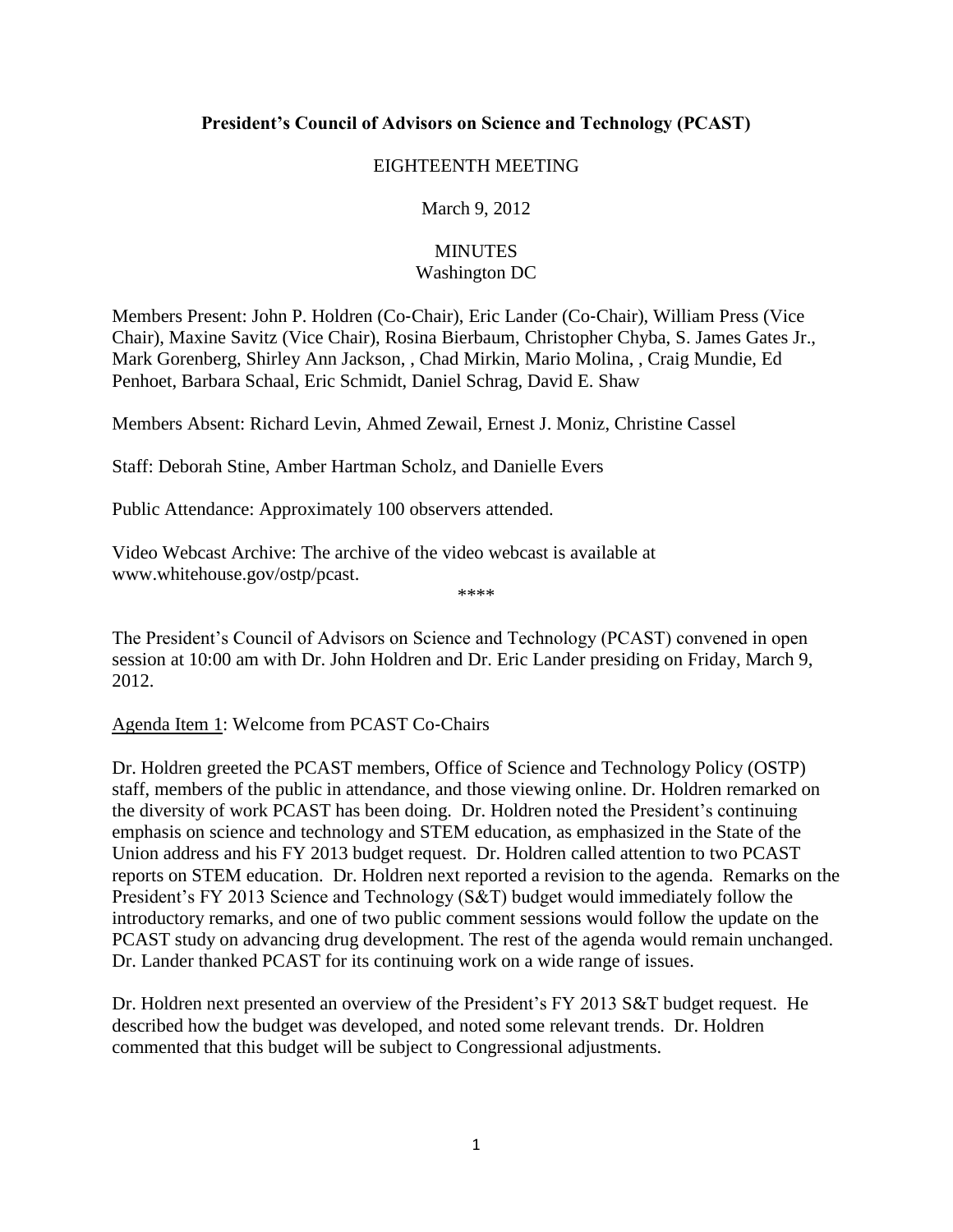PCAST members asked about budget plans for NASA and its human spaceflight program, and the balance of funding between the physical and life sciences.

Agenda Item 2: PCAST Study Updates

Dr. Holdren introduced PCAST vice-chair Dr. Maxine Savitz to provide an update on the National Nanotechnology Initiative review report, co-chaired by Dr. Savitz and Dr. Ed Penhoet, with participation by Dr. Chad Mirkin. Dr. Savitz provided a history of the National Nanotechnology Initiative (NNI), which involves 25 Federal agencies and programs, is coordinated by a national coordination office, and is to be assessed every two years. This is the fourth assessment.

Dr. Savitz noted that progress has been made on PCAST recommendations from the 2010 assessment, and reviewed areas of concern. Dr. Savitz summarized the report recommendations for progress in the areas of strategic planning and implementation; program management; metrics for assessing the impact of nanotechnology; and environmental health and safety research. Dr. Mirkin then commented on NNI successes. He provided examples of early technologies becoming parts of public companies.

Dr. Holdren asked for and received a motion to approve the report pending editorial revisions. PCAST unanimously approved the report by a show of hands.

Following this report, PCAST vice-chair Dr. William Press was called on to provide an update on the study of the future of the U.S. science and technology research enterprise. He stated that the report is progressing well, and that a revised draft should be ready for a vote at the next PCAST meeting. He provided a brief outline of the report. Dr. Press emphasized that the nature of the research enterprise is changing. Much research is moving from private companies to university research, which in turn has moved closer to the marketplace. The report calls for Federal agencies to be the enduring foundational investor in basic and early applied research.

Next, Dr. Eric Lander presented an update on the study of advancing innovation in drug development and evaluation. Dr. Lander explained the background of the report, noting that approving new drugs through the Food and Drug Administration (FDA) is a complex process. He noted a few themes: basic scientific research has greatly advanced in the last decade; offlabel prescribing of approved drugs presents opportunities and dangers; drug discovery has been declining. The PCAST report will touch on these issues. Likely recommendations include improving drug discovery and development through partnerships within the Federal Government and with other stakeholders. Drug approval mechanisms should balance rapid access and ensuring drug safety. Dr. Lander remarked that the FDA has a complex management task. The PCAST report group is considering management and communications reforms at the FDA.

Agenda Item 3: Science, Technology, and Innovation at the Department of Agriculture,

Dr. Holdren introduced Secretary of Agriculture Tom Vilsack, accompanied by Undersecretary of Research, Education, and Economics, Catherine Woteki. Sec. Vilsack focused his remarks on three current challenges in agriculture: national and global food production sustainability; agriculture and the bioeconomy; and invasive species, disease control, and related research. He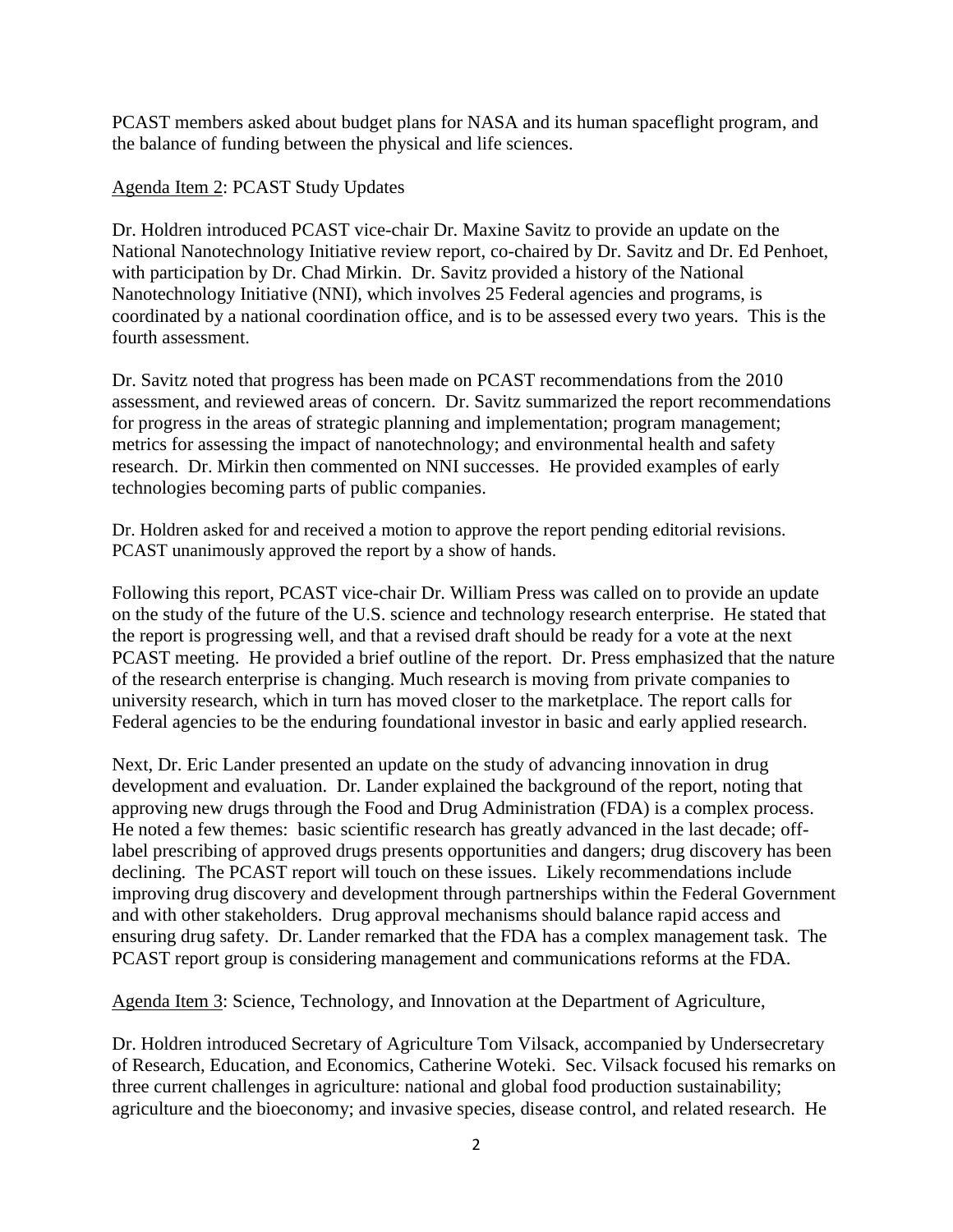provided an overview of the major components of agricultural research. He reflected on major agricultural challenges related to research, ownership, redundancy, and the conflict between biotechnology and organic approaches to agriculture. Sec. Vilsack closed by proposing potential solutions to some of these challenges.

Following the presentation, PCAST members asked about private sector involvement and revitalizing venture capital for agriculture; nutrition; raising public awareness of the significance of agriculture; creating an innovative agricultural system; and educating agronomists and practitioners of agriculture.

Agenda Item 4: Public Comment

Eight members of the public provided comments to PCAST in person. The following individuals provided oral comment in the morning session:

*Lowell Randel, Science Policy Director, Federation of Animal Science Societies*

*Kathy Munkvold, Public Affairs Manager, American Society of Plant Biologists*

*Angela Records, Policy Fellow, American Phytopathological Society*

*Karen Mowrer, Legislative Affairs Officer, Federation of American Societies for Experimental Biology*

*Sarah Ohlhorst, Director of Government Relations, American Society for Nutrition*

*Jim Hodges, President, American Meat Institute Foundation*

The following individuals provided oral comment in the afternoon session:

*Rebecca Goldin, Associate Professor of Mathematics, George Mason University, representing the Association for Women in Mathematics*

*Ryan Shelby, Alfred P. Sloan PhD student scholar, University of California, Berkeley*

Agenda Item 5: Perspectives on China and U.S. Competitiveness

Dr. Holdren introduced Prof. Richard Suttmeier, Professor Emeritus in the Department of Political Science at the University of Oregon. Prof. Suttmeier spoke on China as a potentially emerging 'supernode' in research and innovation, and implications for the United States. He discussed China's aspirations to advance its global S&T significance in the coming decades, and presented an overview of recent and current Chinese research spending, investments, and personnel.

Prof. Suttmeier next presented an overview of drivers of trends in Chinese R&D, and the governance structure of Chinese S&T. He remarked that Chinese concerns include controversies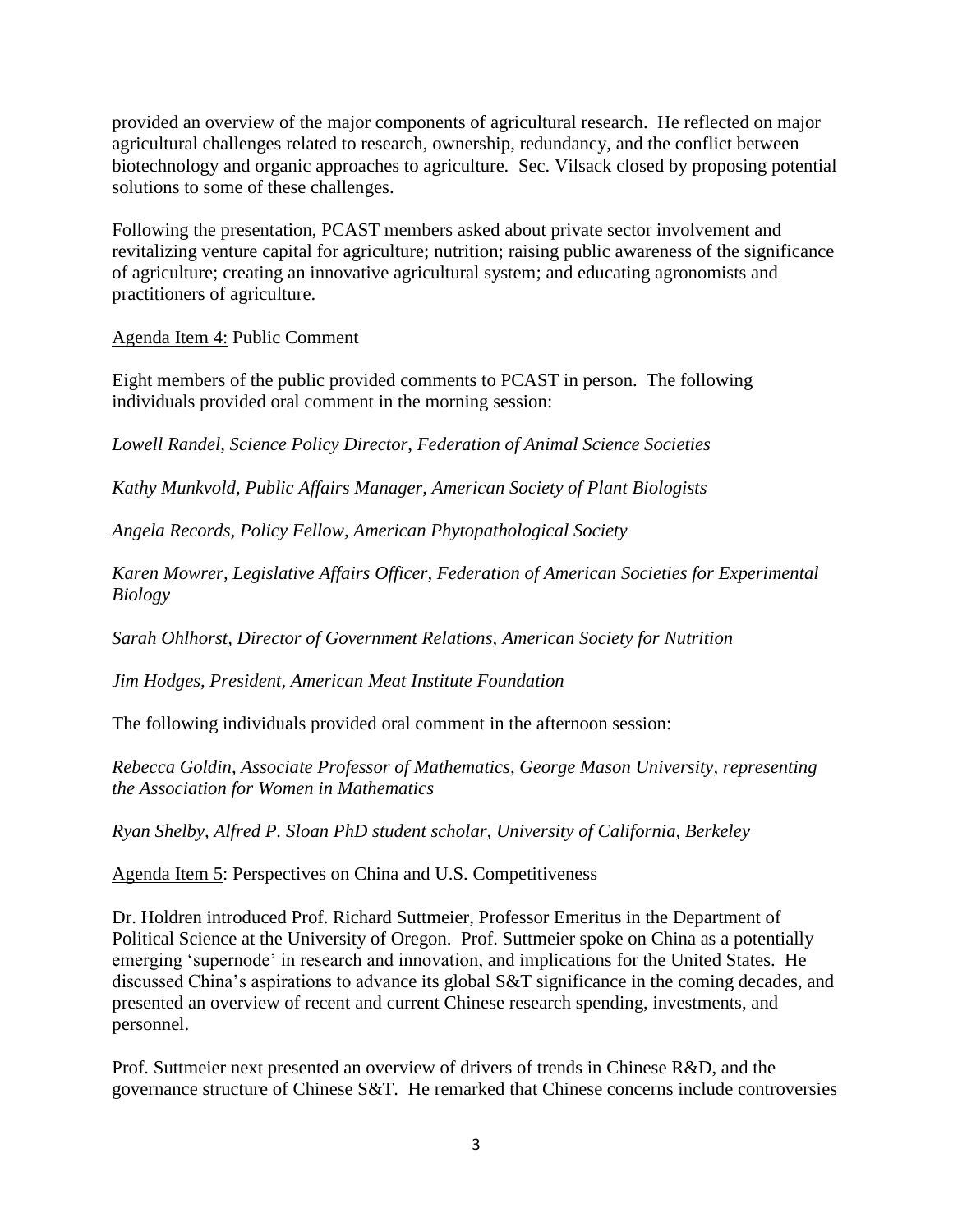over originality and innovation, issues of scientific and commercial integrity, institutional arrangements, and indigenous innovation in an age of globalization. Dr. Suttmeier closed with thoughts on what this means for the United States, and how the United States can benefit from an S&T relationship with China.

Dr. Holdren next introduced Dr. Robert Atkinson, President of the Information Technology and Innovation Foundation. Dr. Atkinson reviewed the relationship between Chinese S&T R&D and U.S. competitiveness. He stated that China has recently focused on seven strategic emerging investments, and has committed large sums of money to accomplish its S&T goals.

Dr. Atkinson noted a broad and systemic set of policies and practices in China that are designed to advantage Chinese-owned S&T enterprises in innovation over foreign enterprises, and reviewed some example cases. Dr. Atkinson described some of these practices, including China's weak and discriminatory patent system, tolerance of intellectual property (IP) theft, trade secret theft and cyber-espionage. Contrary to accepted global practice, R&D tax incentives in China benefit domestic companies, but do not apply to foreign firms in China. Dr. Atkinson next reviewed reasons why the United States may underestimate the Chinese innovation model.

Dr. Atkinson closed with the recommendations that the United States better fund and staff agencies that deal with these issues, and that it more strongly press China on its IP policies and standards.

Following the presentation, PCAST members asked about China's military R&D; public-private experiments; government tolerance of hacking by private citizens; ability to attract foreign students and workers; competitiveness strategies in light of its reliance on obtaining foreign IP for advancement; basic science strategy; and the risks and challenges posed to the United States by Chinese S&T development.

**\*\*\*\***

Dr. Holdren adjourned the meeting at approximately 3:00 pm.

Respectfully Submitted:

Sleprah D. Stive

Deborah D. Stine Executive Director President's Council of Advisors on Science and Technology